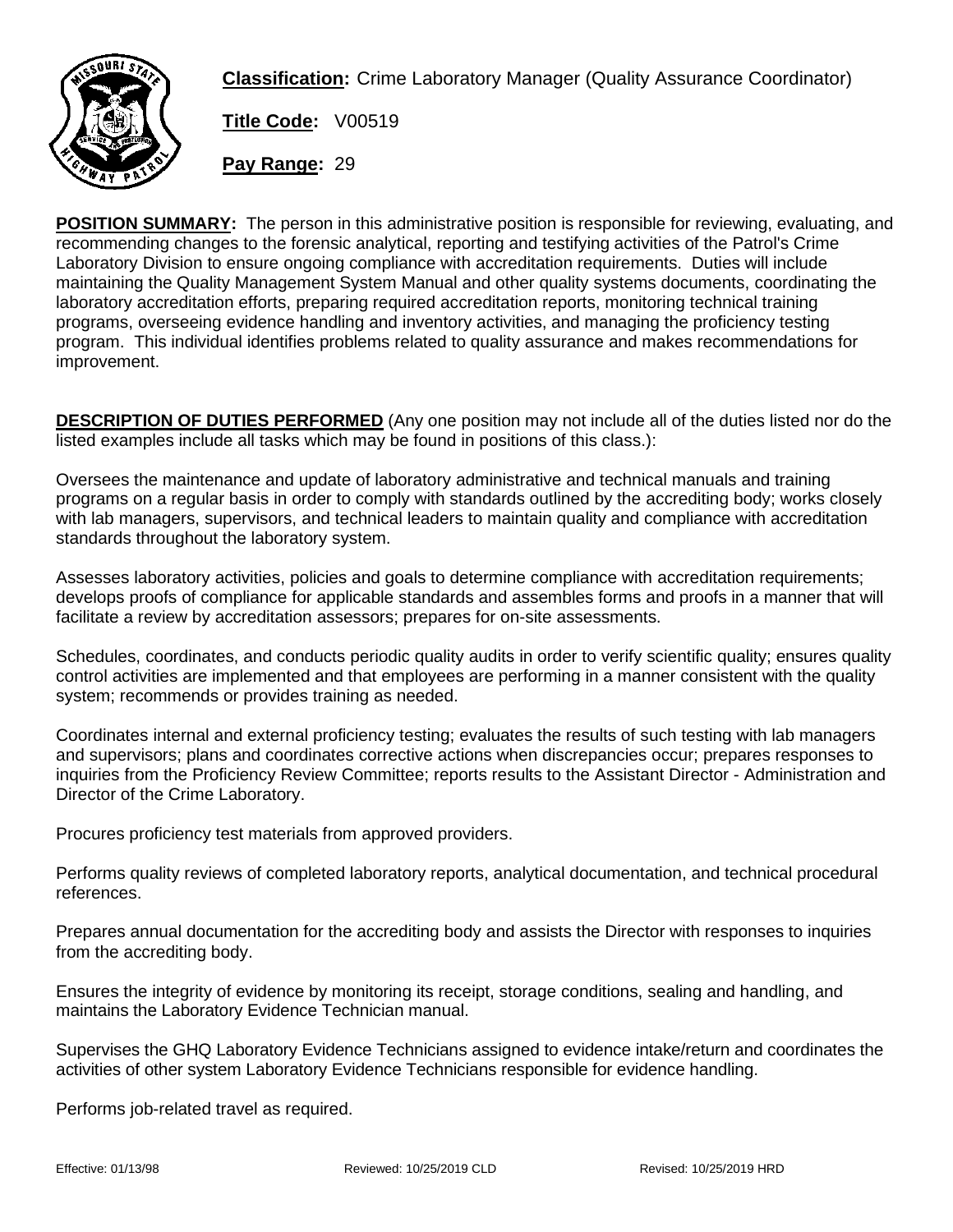Performs other related duties as assigned.

**REQUIRED KNOWLEDGE, SKILLS, AND ABILITIES:** Considerable knowledge of the forensic disciplines of drug chemistry, toxicology, trace evidence, DNA, firearms, toolmarks, physical evidence, latent print examination, and DNA profiling.

Thorough knowledge of the accreditation program including ISO/IEC 17025.

Knowledge of the policies on measurement traceability and measurement uncertainty.

Knowledge of external proficiency test providers.

Knowledge of the use of the MSHP Laboratory Information Management System and Chain of Custody databases.

Knowledge of the processes used to conduct periodic laboratory evidence inventories, as well as the documentation and correction of discrepancies.

Knowledge of the principles of laboratory quality control/quality assurance.

Knowledge of the scientifically acceptable procedures used in the calibration of instrumentation and procedures used to define, detect, and document technical problems.

Knowledge of the acceptable manner in which forensic science testimony should be presented and the ethical standards expected of forensic scientists.

Knowledge of reputable certifying bodies that offer certification for criminalists in forensic science specialties.

Ability to assist the laboratory staff in the preparation of materials for court-ordered discovery requests.

Ability to prepare accreditation documentation.

Ability to organize and coordinate quality assurance audits of each functional area of the laboratory system.

Ability to prepare, administer, and track internal and external proficiency tests.

Ability to determine current state-of-the-art techniques and testing protocols performed by forensic laboratories.

Ability to select and train quality auditors in each of the functional areas of the laboratory.

Ability to operate basic office equipment as detailed in the description of duties.

Ability to work with restricted, highly sensitive information in a confidential and professional manner and maintain the information as such.

Ability to communicate in English clearly and concisely, both orally and in writing.

Ability to establish and maintain effective working relations with others.

Ability to work with material that may be of a sexual nature relating to criminal activity (e.g., written material, photographs, and/or verbal language, etc.).